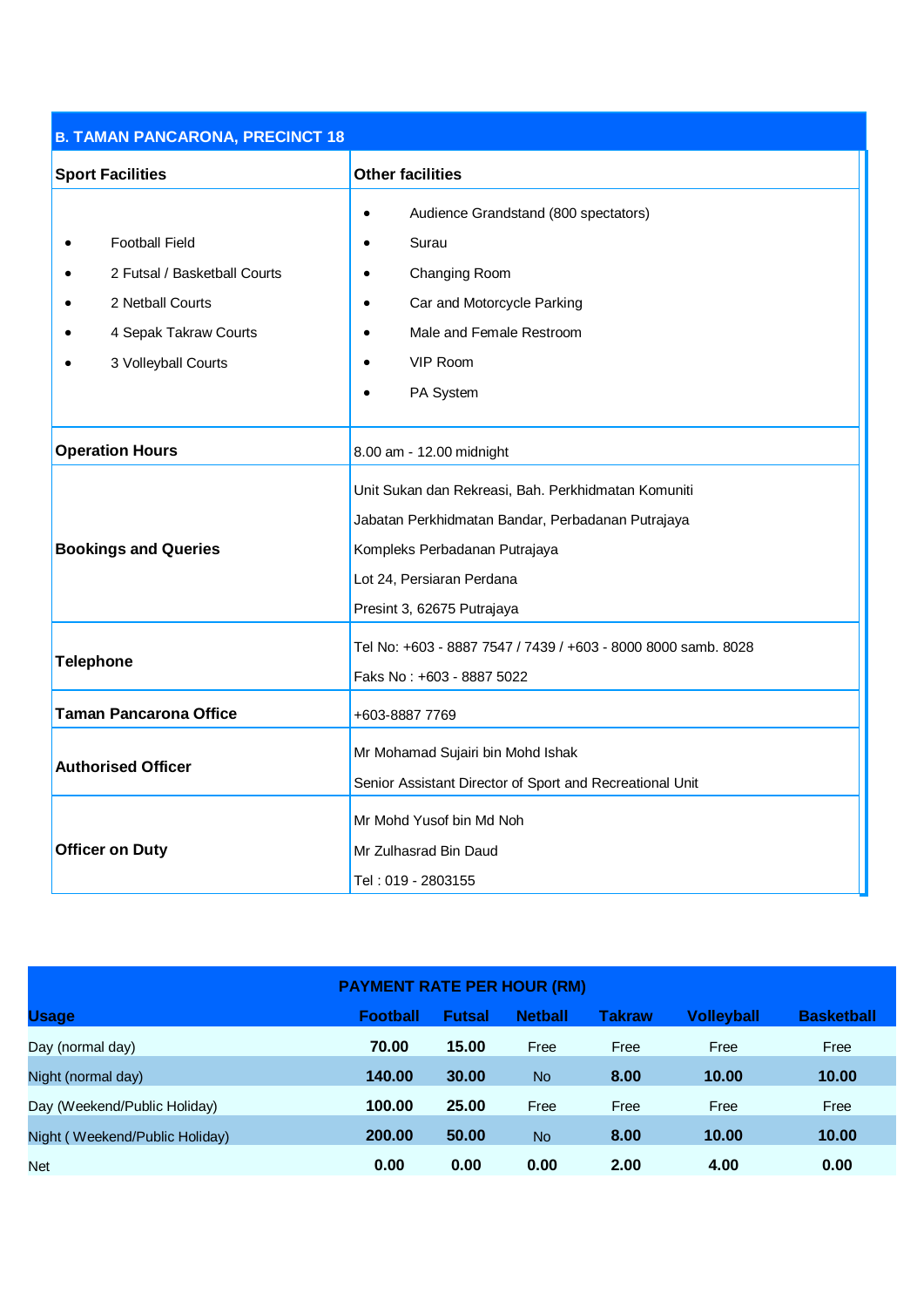| <b>C. PUTRAJAYA CHALLENGE PARK (PCP)</b>                                                                                                                                                                                                                     |                                                                                                                                                                                                                                                                                                    |  |  |  |
|--------------------------------------------------------------------------------------------------------------------------------------------------------------------------------------------------------------------------------------------------------------|----------------------------------------------------------------------------------------------------------------------------------------------------------------------------------------------------------------------------------------------------------------------------------------------------|--|--|--|
| <b>Extreme Sports Facilities</b>                                                                                                                                                                                                                             | <b>Details</b>                                                                                                                                                                                                                                                                                     |  |  |  |
| <b>Extreme Sports Facilities (Climbing</b><br>Sport)                                                                                                                                                                                                         | A building of 2,100 square feet with trapezional-shaped climbing wall, 42 metre<br>wide, 42 metre long and 20 metre height.                                                                                                                                                                        |  |  |  |
| <b>Extreme Sports Facilities (Sliding</b><br>Sports)                                                                                                                                                                                                         | A special building with bowl sliding arena of 2,600 square metres that consists of<br>3 curved bowls known as hips, spine and street spine.                                                                                                                                                        |  |  |  |
| <b>Extreme Bike Route</b>                                                                                                                                                                                                                                    | This route was built at the top of Challenge Park and the hill slope in rubber<br>estate and palm oil plantation. The overall distance is 9.1 kilometres it has<br>various level of obstruction such as core trail loop, XC loop, downhill, downhill<br>fun ride, free cross and slope style line. |  |  |  |
| <b>Thrill Park</b>                                                                                                                                                                                                                                           | This park was built near to the sliding sport arena and has pump track, dirt jump<br>with north shore element and slope style jump.                                                                                                                                                                |  |  |  |
| <b>Others Facilities</b>                                                                                                                                                                                                                                     | Toilet, Emergency Room, Pro Shop<br>Emergency Room, Cafe, Store, Workshop, Surau<br>Information Centre, VIP Room Extreme Bike Route<br>Administration Office, Bicycle Washing Area<br>Bicycle Rental Shop, Amphitheatre                                                                            |  |  |  |
| <b>Telephone</b>                                                                                                                                                                                                                                             | 016-621 8463 [En Bazly]                                                                                                                                                                                                                                                                            |  |  |  |
| <b>Operation Hours</b>                                                                                                                                                                                                                                       |                                                                                                                                                                                                                                                                                                    |  |  |  |
| Skatepark: [Monday - Thursday] 10.00 AM - 7.00 PM   [Friday - Sunday] 10.00 AM - 1.00 AM<br>Wall Climbing: [Sunday - Thursday] 10.00 AM - 8.00 PM   [Friday - Saturday] 10.00 AM - 10.00 PM<br>MTB Tracks & Dirt Jump : [Monday - Sunday] 10.00 AM - 7.00 PM |                                                                                                                                                                                                                                                                                                    |  |  |  |